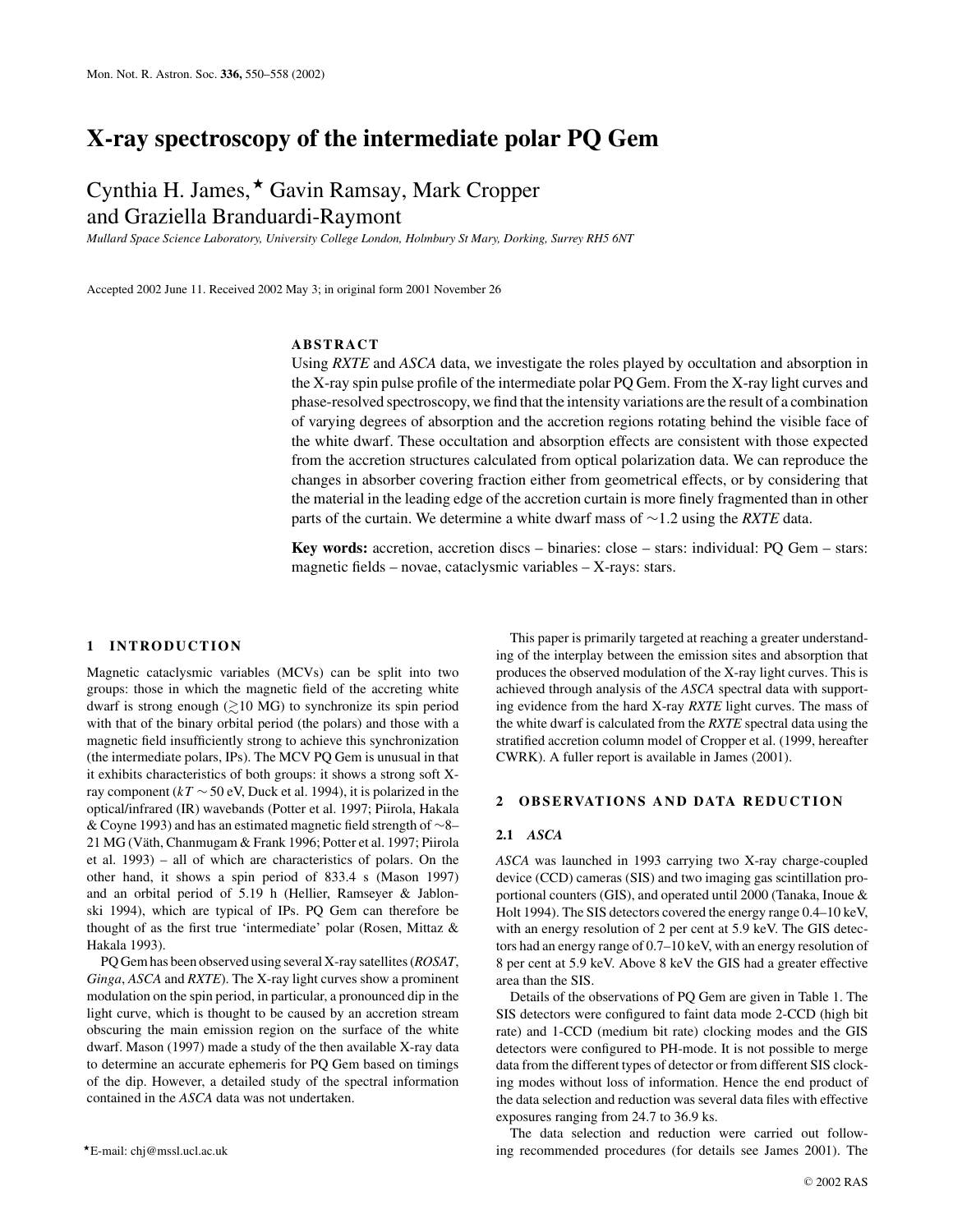**Table 1.** Details of the *ASCA* observations and data used in the analysis for this paper.

| Date          | Instrument       | Bit rate | Integration<br>time(s) | Average<br>$\text{(count } s^{-1}\text{)}$ |
|---------------|------------------|----------|------------------------|--------------------------------------------|
| 1994 April 11 | SIS <sub>0</sub> | High     | 26 78 6                | 0.35                                       |
|               |                  | Medium   | 36 910                 | 0.38                                       |
|               | SIS <sub>1</sub> | High     | 24 7 32                | 0.29                                       |
|               |                  | Medium   | 34 7 34                | 0.31                                       |
|               | GIS <sub>2</sub> | High     | 27 771                 | 0.25                                       |

observation was made early in the *ASCA* mission prior to the onset of the degradation of the CCDs caused by radiation damage (Yaqoob et al. 2000). Hence, the background spectra for SIS were created using the appropriate blank-sky event lists (available as part of *ASCA* calibration data) together with the data selection criteria corresponding to each event list. Background spectra for GIS were created in a similar fashion using blank-sky event lists. Background light curves were created from a source-free region of the same observation and subjected to the same screening criteria as for the source light curves.

## **2.2** *RXTE*

The *Rossi X-ray Timing Explorer* (*RXTE*) was launched on 1995 December 30. A review of the available instrumentation and the scientific results of the first years are given in Swank (1998).

Details of the *RXTE* observations of PQ Gem used in this paper are given in Table 2. Only the top xenon layer was selected from the five PCA instruments, so as to improve the signal-to-noise ratio. The standard *RXTE* procedures were used to select data (for details see James 2001). The background was modelled using the latest faint background model appropriate for the epoch of the observation, i.e. files faintl7\_e03v03.mdl and faint  $240$ \_e03v03.mdl.

## **3 LIGHT CURVES**

The quadratic spin ephemeris of Mason (1997) was used throughout the analysis of the light curves which were heliocentrically corrected.

#### **3.1 Period analysis**

The variability in the *RXTE* and *ASCA* light curves was analysed using a standard discrete Fourier transform (DFT) code Deeming 1975; Kurtz 1985). The equation,  $z_0 = -\ln[1 - (1 - p_0)^{1/N}]$ (Scargle 1982) was used to determine the power level,  $z_0$ , above which an amplitude peak would be spurious for a small fraction,  $p_0$ , of the time, where *N* is the number of frequencies examined. A 90 per cent confidence ( $p_0 = 0.1$ ) was used to determine the signal-tonoise ratio level above which the amplitude of a power peak was judged to be significant. The noise level of the periodogram was taken to be the mean of the amplitude spectrum after it had been pre-whitened with frequencies found to be significant (Table 3). The

**Table 2.** Details of the *RXTE* PCA observations and data used in the analysis for this paper.

| Date               | Instrument | Integration<br>time(s) | Average<br>$\text{(count } s^{-1}\text{)}$ |
|--------------------|------------|------------------------|--------------------------------------------|
| 1997 January 27–30 | PCA        | 51 216                 | 13.9                                       |

**Table 3.**The details of the significant power peaks found from period analysis of *ASCA* SIS1 data and *RXTE* PCA data. The signal-to-noise ratio was taken as the amplitude of the power peak to the mean of the pre-whitened spectrum.

| <b>Satellite</b> | Instrument       | Passband<br>(keV) | Frequency<br>(mHz) | Period<br>(s) | S/N  |
|------------------|------------------|-------------------|--------------------|---------------|------|
| ASCA             | SIS <sub>1</sub> | $0.7 - 10.0$      | 1.199 81 (25)      | 833.46 (17)   | 8.0  |
|                  |                  |                   | 2.399 94 (32)      | 416.678 (56)  | 7.1  |
|                  |                  |                   | 3.600 19 (32)      | 277.763 (25)  | 6.6  |
| <b>RXTE</b>      | <b>PCA</b>       | $2.0 - 25.0$      | 1.199 703 (81)     | 833.540 (56)  | 12.8 |

error in each such frequency was taken to be the standard deviation,  $\sigma$ , from a least-squares fitting.

The *ASCA* data showed three significant periods, 833.46, 416.678 and 277.763 s, which are consistent with the spin ephemeris of Mason (1997) and its first two harmonics. The *RXTE* data showed a significant period of 833.54 s. The spin period (833 s) is consistent with the spin-down rate predicted by the ephemeris of Mason (1997). The complete results are given in Table 3 for those signals identified as significant at the 90 per cent confidence level. The amplitude spectra, and window functions for *RXTE* and *ASCA* are shown in Fig. 1, along with the spectra pre-whitened with the frequencies of the significant power peaks and the expected positions of the orbital, beat, spin frequencies and spin harmonics. The residual power peaks in the pre-whitened *RXTE* periodogram are the third harmonic of the spin period (>68 per cent confidence level) and the first and second harmonics (<68 per cent confidence level).

Using an orbital period of 5.19 h Hellier et al. (1994) a beat period at 14.54 min may be expected. However, there is no evidence for a significant amplitude at the frequencies corresponding to the orbital or beat periods in either the *RXTE* or the *ASCA* data (Fig. 1). This indicates that the accreting material must go through a disc since all orbital information will then be lost.

## **3.2** *ASCA* **light curves**

Light curves of these data were first presented in Mason (1997) and also in James et al. (1998). They are presented here for completeness and comparison with those from*RXTE*. Light curves using data from the SIS0 detector for energy bands 0.7–1.0, 1.0–2.0, 2.0–4.0, 4.0– 10.0 keV and from the total bandpass (0.7–10.0 keV) folded on the spin period are shown on the left-hand side of Fig. 2. The light curves were not folded on either the orbital or beat periods owing to the lack of amplitude peaks found at these frequencies in the power spectrum of the *ASCA* data (Section 3.1).

#### **3.3** *RXTE* **light curves**

Light curves were extracted for the energy bands 2.0–4.0, 4.0–10.0, 8.0–25.0 keV and from the total bandpass, 2.0–25 keV, which were then folded on the spin period (right-hand side, Fig. 2). The first two energy bands can be directly compared with similar plots using the *ASCA* data.

#### **3.4 Comparison between the** *ASCA* **and** *RXTE* **light curves**

The *RXTE* PCA instrument overlaps the *ASCA* SIS instruments across the 2–10 keV energy band. Hence this energy band from both instruments was used to compare the light curve modulation of the two observations (Fig. 2). The light curves in these two bandpasses were found to be very similar, each with two maxima separated by a minimum at spin phase  $\phi \sim 0.0$  (referred to as 'the dip', Mason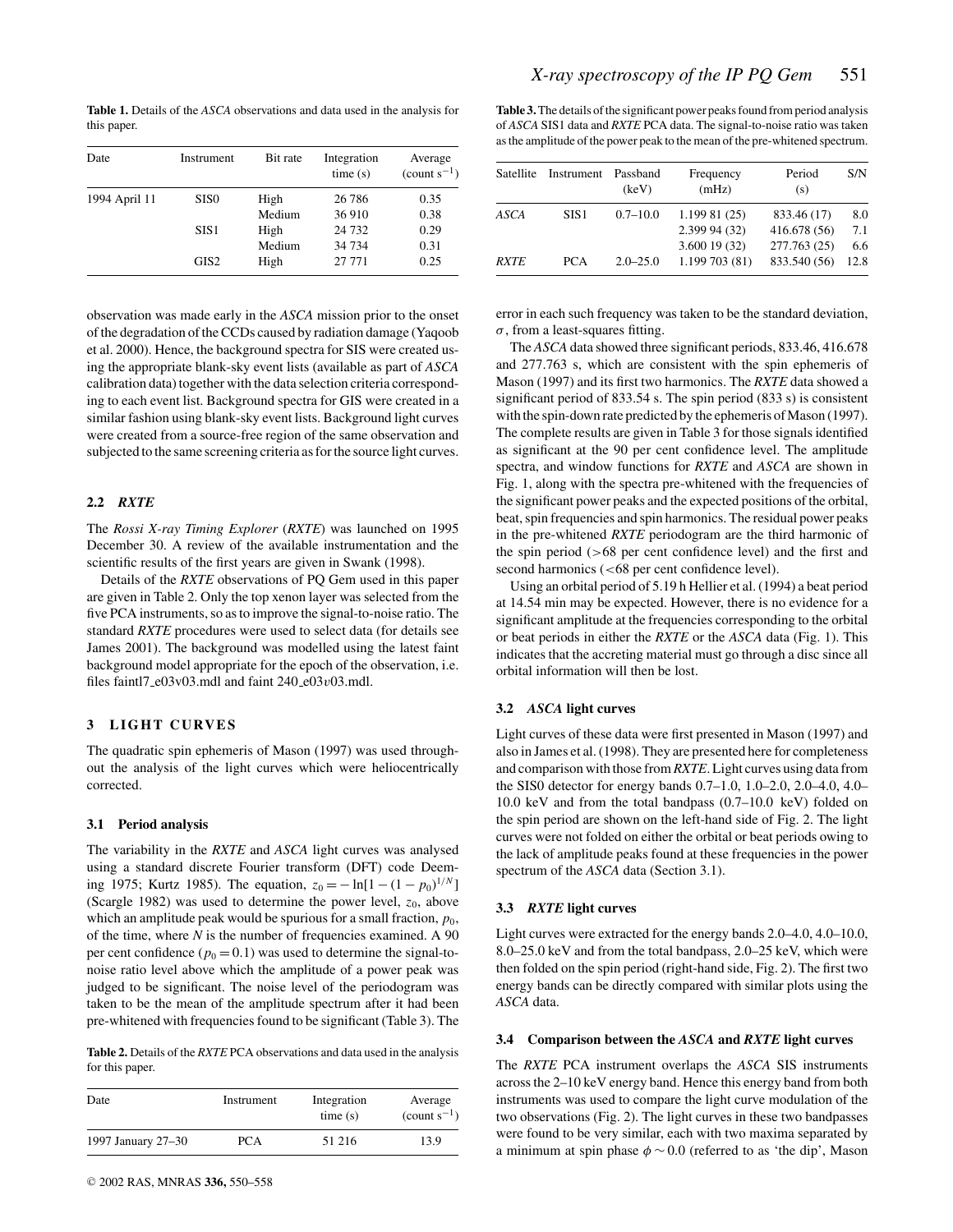

**Figure 1.** Periodograms for the *ASCA* 0.5–10.0 keV light curve (upper half) and *RXTE* 2.0–25.0 keV light curve (lower half) of PQ Gem. In each half the top plot shows the window function, in the middle plot, the amplitude spectrum and the bottom plot shows the spectrum pre-whitened with the frequencies of the significant peaks. The vertical bars (from left to right) mark the position of the orbital, beat and spin  $(\omega)$  frequencies plus the first, second and third harmonics of  $\omega$ , respectively. The relevant details are given in Section 3.1 and Table 3.

et al. 1992) and a second minimum at  $\phi \sim 0.6$ . In the 4.0–10.0 keV light curves the minima are relatively shallow in both the *ASCA* and the *RXTE* light curves, but the 2.0–4.0 keV light curves show well-defined 'dips' at  $\phi = 0.0$ , with a broader minimum at  $\phi \sim 0.6$ . There is some evidence that the amplitude of the variation in the *RXTE* folded light curve is less than that in the *ASCA* SIS data. The shape of 'the dip' in the 2.0–4.0 keV band is 'V'-shaped in *RXTE* compared with a more 'U'-shaped one in the *ASCA* light curve and its depth appears to be greater in the latter. This may be a result of a higher level of absorption at the earlier epoch of the *ASCA* observation.

## **3.5** *RXTE* **hardness ratios**

Plots of the 8.0–25.0 keV/2.0–8.0 keV and 8.0–25.0 keV/2.0– 4.0 keV hardness over the spin period are shown in Fig. 3. The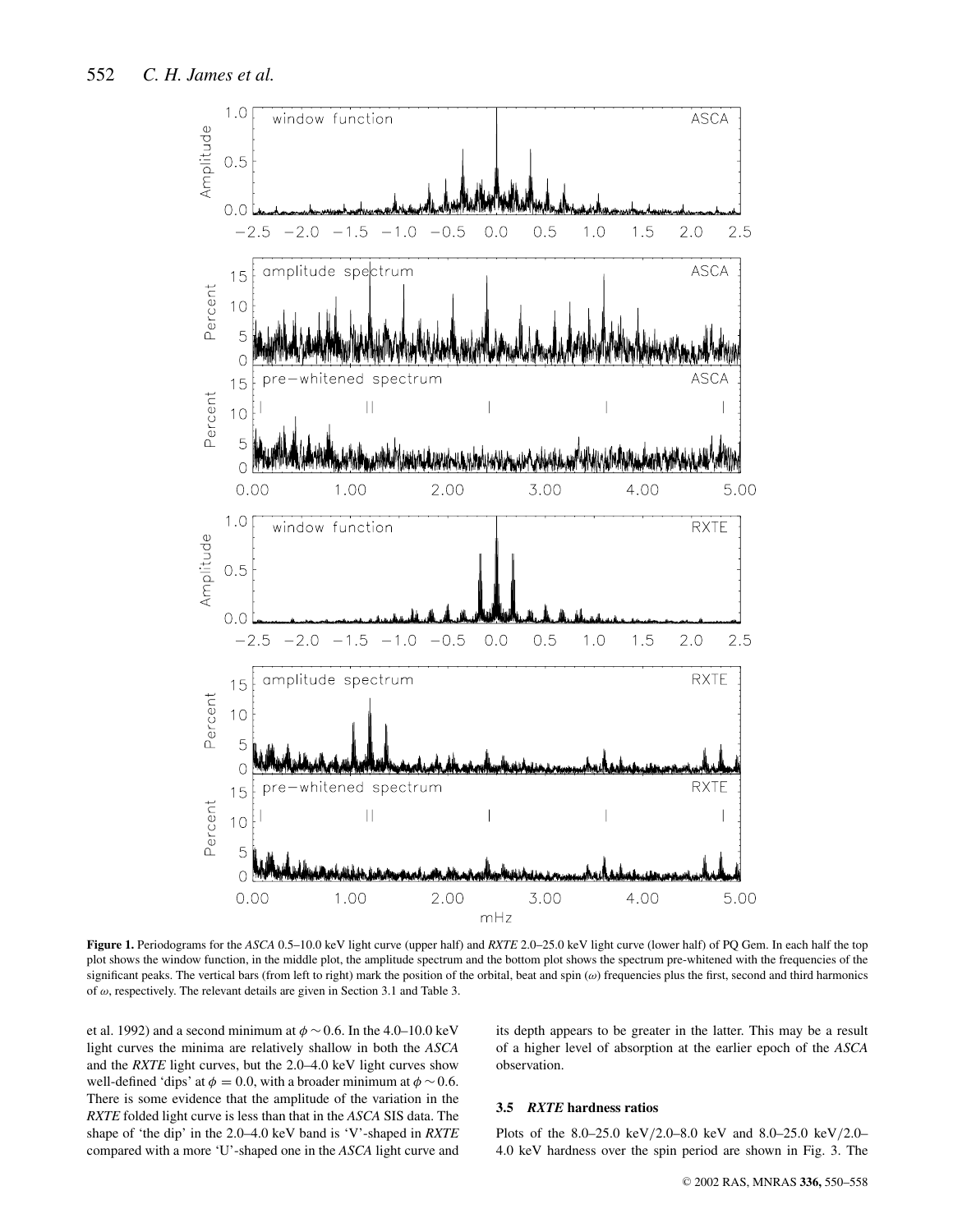

**Figure 2.** Background-subtracted light curves of PQ Gem using *ASCA* SIS0 and *RXTE* PCA data folded on the spin period. On the lefthand side are the *ASCA* light curves for energy bandwidths 4.0–10 keV (top), 2.0–4.0 keV (second from top), 1.0–2.0 keV (middle) and 0.7–1.0 keV (second from bottom) 0.5–10.0 keV (bottom). On the right-hand side are the *RXTE* light curves for energy bandwidths 8.0–25.0 keV (top), 4.0–10.0 keV (second to top), 2.0–4.0 keV (third to top), 2.0–25 keV (bottom).

lower limit of the 8.0–25.0 keV energy band was chosen so as to be well above the main absorption edges. A higher value of the ratio indicates those positions in the spin cycle that are more affected by absorption. These are consistent with the dip at  $\phi = 0.0$  being caused by absorption.

## **4 SPECTRAL ANALYSIS**

Because the energy resolution of the *RXTE* PCA (18 per cent at 6.0 keV) is much poorer than that of the *ASCA* SIS (2 per cent), and does not extend to lower energies, the spectral analysis was restricted to the *ASCA* data. During the spectral analysis the medium and high bit rate SIS data from both instruments and the GIS data were linked through the models and fitted simultaneously.

#### **4.1 Integrated spectrum**

The integrated spectrum was modelled using the MEKAL code for an optically thin emission model (Mewe, Kaastra & Liedahl 1995) for the hard X-ray spectrum and a blackbody model for the soft X-ray continuum. The temperature of the former was difficult to constrain, a problem that was similarly experienced by Duck et al. (1994) using *Ginga* data. Therefore, the temperature was fixed at 20 keV in line with the results from their analysis (we tried fixing the temperature at other values, but this did not have a significant effect on the results). The temperature of the blackbody component was not well constrained and therefore this spectral component was fixed at 55 eV in line with that found with *ROSAT* data (Duck et al. 1994) owing to its greater sensitivity to this spectral range. The fluorescent iron line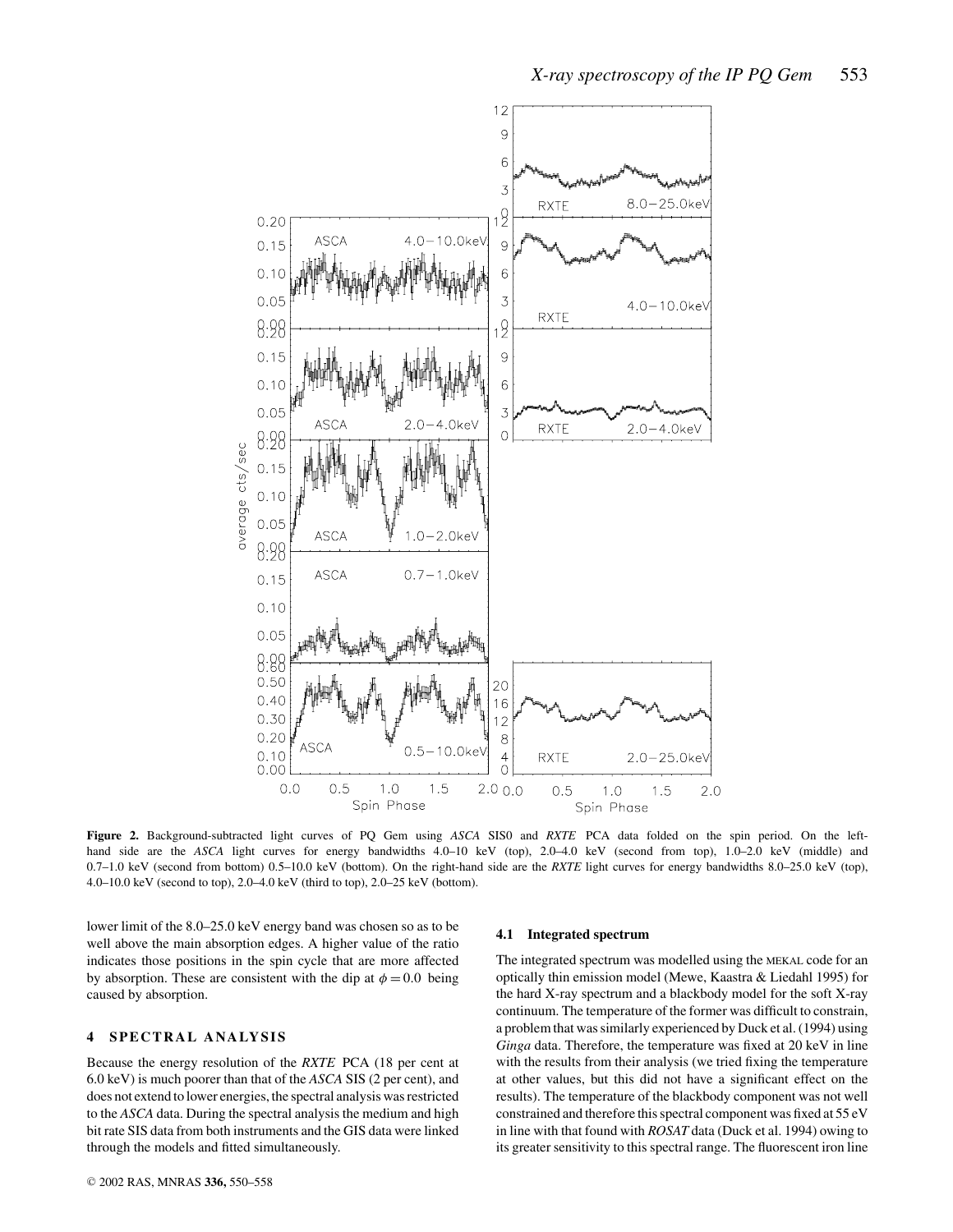

**Figure 3.** Plots of the 8.0–25.0 keV/2.0–8.0 keV (below) and 8.0– 25.0 keV/2.0–4.0 keV (above) hardness ratios folded on the spin period. The errors are  $1\sigma$ .

at 6.4 keV was modelled using a Gaussian component, the width of which was fixed at 0.05 keV. A single homogeneous photoelectric absorber gave a poor fit ( $\chi^2 = 2.0$ ), therefore an inhomogeneous (partial covering) photoelectric absorber was added to the model. A good fit to the data was achieved in this way ( $\chi^2 = 1.07$ ). The values of those parameters allowed to vary during the fitting are given in Table 4 and the integrated spectra are plotted in Fig. 4.

#### **4.2 Phase-resolved spectroscopy**

Even though a good fit to the integrated spectrum was obtained, the results from the 8.0–25.0 keV/2.0–8.0 keV and 8.0–25.0 keV/2.0– 4.0 keV hardness ratios using the *RXTE* PCA data indicate the possibility of variation in the absorption during the spin cycle



**Figure 4.** Integrated spectra of PQ Gem. Data from the medium and high bit rate data from the SIS1 and SIS0 instruments and the high bit rate data from the GIS2 instrument with the fitted model (Table 4).

(Fig. 3, Section 3.5). These two results imply that variability in both the absorption and the normalization of the hard X-rays over the spin cycle could be the cause of the observed modulation in the spinfolded light curves. In order to investigate this further we divided the spin period into 10 equal time bins and extracted spectra for each using data from both the SIS and GIS2 instruments. During all subsequent spectral fitting the medium and high bit rate data from both SIS and the GIS2 instruments were linked through the models and fitted simultaneously.

The reference model was derived from  $0.4 \le \phi < 0.5$ , since this phase had the greatest number of counts. The model resembled that obtained from the integrated spectrum with the exception of the blackbody component, for which the temperature was significantly higher (best fit  $= 83$  eV). In this more detailed analysis it was considered to be more appropriate to fix the temperature of the blackbody component of the other phase-resolved spectra at this value. The best-fitting model comprised three emission components: an optically thin plasma emission component with a temperature of 20 keV (fixed), a blackbody component with a temperature of 83 eV and a Gaussian at 6.4 keV to model the fluorescent Fe emission line (with a fixed width of 0.05 keV). Two photoelectric absorption components were required to model the attenuation of the X-rays: an inhomogeneous (partial covering) neutral absorber and a homogeneous neutral absorber. The latter had a best fit of  $6.8 \times 10^{20}$  cm<sup>-2</sup>: this component was fixed at this value in the other phase intervals. The metal abundance had a best fit of 0.34 solar – again this was fixed at other phase intervals. We now allowed the normalization of

**Table 4.** Results from a spectral analysis of the *ASCA* integrated spectrum of PQ Gem including the error range at 90 per cent confidence level. The optically thin plasma and blackbody temperatures were fixed at 20 keV and 55 eV, respectively.  $N_H(1)$  corresponds to the homogeneous absorber, whereas  $N_H(2)$  applies to the inhomogeneous (partial covering) absorber; the flux is not corrected for absorption. The model was fitted simultaneously to the medium and high bit rate data from the SIS1 and SIS0 instruments and the high bit rate data from the GIS2 instrument.

| $N_{\rm H}(1)$<br>$10^{22}$ cm <sup>-2</sup> | $N_H(2)$ (fraction)<br>$10^{22}$ cm <sup>-2</sup> | BB<br>norm:<br>$10^{-3}$ | MEKAL<br>norm:<br>$10^{-2}$                | Gaussian<br>norm:<br>$10^{-5}$ | Flux (observed)<br>$2-10~\mathrm{keV}$<br>$10^{-11}$ erg cm <sup>-2</sup> s <sup>-1</sup> | $\chi^2_{\nu}$ (dof) |
|----------------------------------------------|---------------------------------------------------|--------------------------|--------------------------------------------|--------------------------------|-------------------------------------------------------------------------------------------|----------------------|
| $0.12^{+0.02}_{-0.03}$                       | $8.3^{+0.9}_{-1.3}$ $(0.53^{+0.01}_{-0.02})$      |                          | $2.0^{+2.3}_{-0.4}$ $1.71^{+0.05}_{-0.06}$ | $4.9^{+1.3}_{-0.9}$            | 2.12                                                                                      | 1.07(1070)           |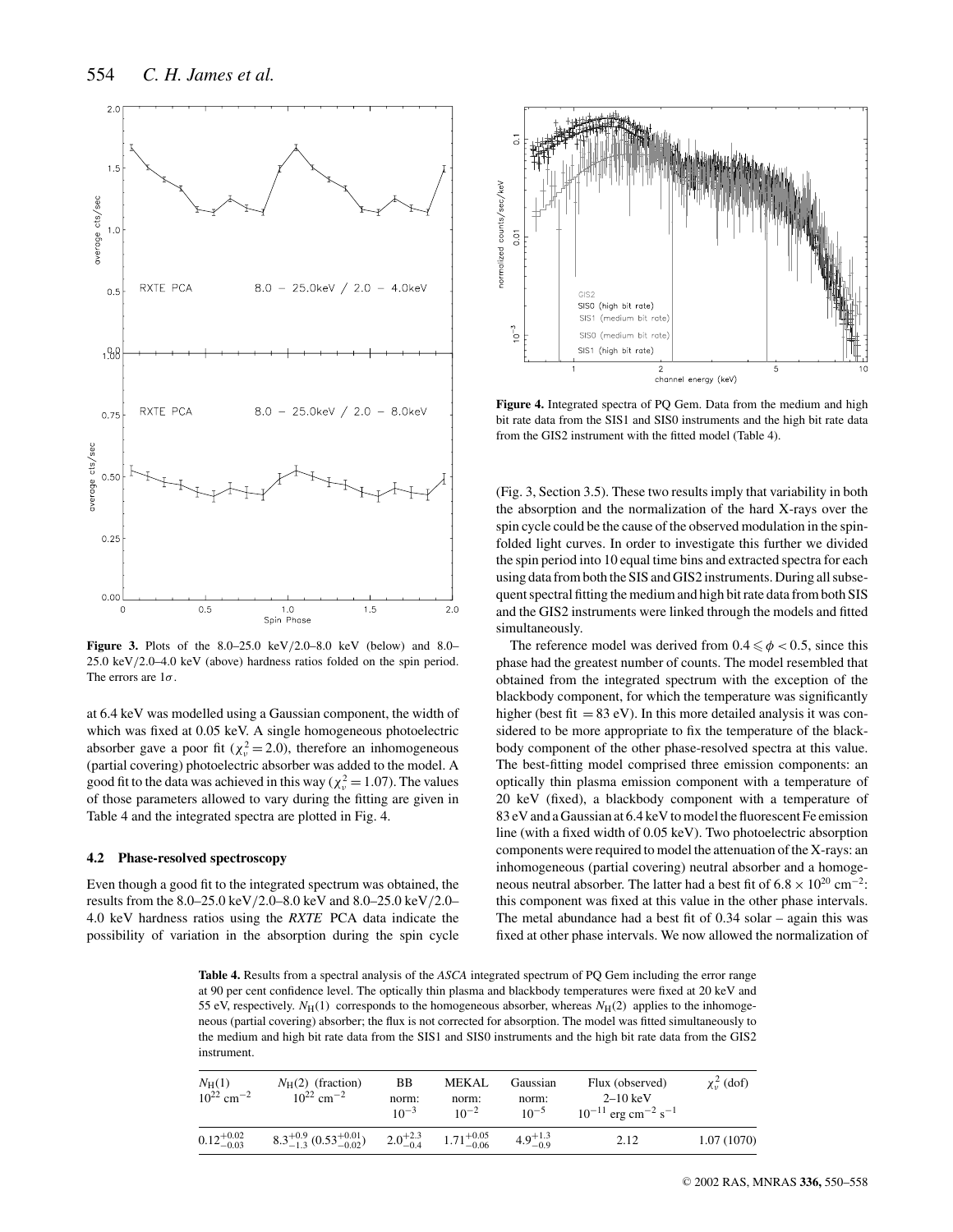**Table 5.** The variable parameter values from spin-phase-resolved spectral analysis over 10 phase-bins. The reference model (0.4  $\leq \phi$  < 0.5) was simultaneously fitted to the medium and high bit rate data from both of the SIS instruments and high bit rate data from the GIS2 instrument on the *ASCA* satellite. The normalization and absorption parameters only were varied from those of the reference model. The blackbody, bremssstrahlung normalizations and absorption include the error range at the 90 per cent confidence level. The blackbody, Mekal and Gaussian normalizations are standard for the relevant XSPEC models. Also included are the  $\chi^2_\nu$  and observed flux (i.e. not corrected for absorption) for the 10 phases.

| Spin phase  | $N_{\rm H}(2)$<br>$10^{22}$ cm <sup>-2</sup> | Covering<br>fraction   | BB<br>norm:<br>$10^{-4}$ | <b>MEKAL</b><br>norm:<br>$10^{-2}$ | Gaussian<br>norm:<br>$10^{-5}$ | Flux (observed)<br>$2-10$ keV<br>$10^{-11}$ erg<br>$cm^{-2} s^{-1}$ | $\chi_v^2$ (dof) |
|-------------|----------------------------------------------|------------------------|--------------------------|------------------------------------|--------------------------------|---------------------------------------------------------------------|------------------|
| $0.0 - 0.1$ | $7.4^{+1.5}_{-1.5}$                          | $0.80^{+0.02}_{-0.02}$ | $0.48^{+1.03}_{-0.48}$   | $1.88^{+0.21}_{-0.18}$             | $7.96^{+2.94}_{-6.33}$         | 1.86                                                                | 1.09(149)        |
| $0.1 - 0.2$ | $8.6^{+2.4}_{-2.2}$                          | $0.70^{+0.03}_{-0.04}$ | $1.62^{+0.57}_{-1.60}$   | $2.10^{+0.26}_{-0.22}$             | $11.9^{+3.20}_{-5.64}$         | 2.17                                                                | 1.00(198)        |
| $0.2 - 0.3$ | $5.4^{+2.5}_{-1.3}$                          | $0.59^{+0.03}_{-0.03}$ | $1.24_{-0.54}^{+0.51}$   | $2.22^{+0.20}_{-0.16}$             | $12.7^{+3.20}_{-5.69}$         | 2.59                                                                | 1.11(248)        |
| $0.3 - 0.4$ | $5.7^{+2.2}_{-1.5}$                          | $0.55^{+0.03}_{-0.04}$ | $1.63^{+0.45}_{-0.64}$   | $2.21_{-0.17}^{+0.21}$             | $7.77^{+4.53}_{-4.21}$         | 2.55                                                                | 0.91(245)        |
| $0.4 - 0.5$ | $8.1^{+3.9}_{-2.7}$                          | $0.47^{+0.06}_{-0.05}$ | $1.16_{-0.38}^{+0.55}$   | $2.18^{+0.28}_{-0.20}$             | $8.00^{+3.50}_{-5.09}$         | 2.49                                                                | 1.12(253)        |
| $0.5 - 0.6$ | $3.8^{+2.0}_{-1.5}$                          | $0.43^{+0.04}_{+0.04}$ | $1.47^{+0.55}_{-0.43}$   | $1.79^{+0.17}_{-0.14}$             | $7.02^{+2.68}_{-5.94}$         | 2.23                                                                | 1.08(241)        |
| $0.6 - 0.7$ | $6.9^{+4.1}_{-2.6}$                          | $0.54^{+0.05}_{-0.06}$ | $0.58^{+0.48}_{-0.35}$   | $1.69_{-0.17}^{+0.23}$             | $11.7^{+3.30}_{-5.42}$         | 1.96                                                                | 0.98(202)        |
| $0.7 - 0.8$ | $4.0^{+1.9}_{-1.3}$                          | $0.52^{+0.03}_{-0.04}$ | $0.65^{+0.49}_{-0.36}$   | $1.61_{-0.12}^{+0.13}$             | $6.69^{+3.51}_{-3.89}$         | 1.96                                                                | 0.99(209)        |
| $0.8 - 0.9$ | $8.1^{+3.9}_{-2.7}$                          | $0.50^{+0.05}_{-0.05}$ | $0.52^{+0.47}_{-0.46}$   | $1.99_{-0.18}^{+0.20}$             | $4.21_{-4.06}^{+3.98}$         | 2.23                                                                | 1.04(231)        |
| $0.9 - 0.0$ | $4.8^{+1.5}_{-1.1}$                          | $0.58^{+0.03}_{-0.03}$ | $1.42^{+0.48}_{-0.55}$   | $1.87^{+0.16}_{-0.12}$             | $11.8^{+3.20}_{-5.24}$         | 2.2                                                                 | 0.95(218)        |

the X-ray emission and the partial covering absorption component to vary during the remaining nine phase bins of the *ASCA* data. We also allowed the normalization of the blackbody and the Fe fluorescent emission line to vary.

The resulting best-fitting parameter values from this analysis are shown in Table 5. The variations in the normalization of the optically thin plasma, the column density and the partial covering fraction are plotted in Fig. 5, together with the folded light curve for the 0.5–10.0 keV energy band of the *ASCA* data. It can be seen that the column density does not vary significantly over the whole spin cycle. The normalization parameter of the hard X-ray component shows a maximum over  $0.2 \leqslant \phi < 0.4,$  decreasing to a minimum at  $\phi = 0.7$ . The covering fraction of the partial absorber component shows a steady decline from its maximum value at  $\phi = 0.0$  to a minimum value at  $\phi = 0.5$ . This pattern and phasing closely follows that of the *RXTE* 8.0–25.0 keV/2.0–8.0 keV hardness ratio, shown in Fig. 3.

Relating this back to the main features of the modulation of the light curve shows that the maximum countrate  $(0.1 \le \phi < 0.4)$  is caused by a combination of increasing normalization coupled with a decreasing level of absorption. It would appear that an increase in the normalization factor is probably the main cause of the second maximum (0.75  $\leq \phi$  < 0.85) of the light curve, but a contribution from a decrease in the covering fraction may also play a part. The secondary minimum ( $0.55 \le \phi < 0.75$ ) is mainly a result of a lower normalization factor. Finally, 'the dip' can be accounted for by the maximum value of the covering fraction, although, again, a contribution from a slight decrease in the normalization factor cannot be ruled out.

## **5 MASS OF THE WHITE DWARF**

## **5.1 Procedure**

In recent years much work has been done in determining the shock temperature in magnetic CVs (e.g. Fujimoto & Ishida 1997; Cropper, Ramsay & Wu 1998). One of the main goals of this work has been to estimate the mass of the white dwarf since these two parameters are closely linked. To estimate the mass of the white dwarf in PQ Gem we use the emission model of CWRK to fit data from the *RXTE* PCA detector (since it has an extended high-energy range – the temperature of the hard X-ray component was poorly constrained using the *ASCA* data because of the 10-keV upper limit). This model was developed to fit highquality X-ray spectra appropriate to the conditions found in the accretion sites of MCVs. It is a more complex model than the generalized optical thin plasma code we used for phase-resolved spectroscopy.

The parameter,  $\epsilon_s$  (the ratio of the cyclotron to bremsstrahlung cooling at the shock), was fixed at 0.5 which, from fig. 1(b) of Wu, Chanmugam & Shaviv (1995) corresponds to a magnetic field strength of ∼15 MG (Piirola et al. 1993; Väth et al. 1996; Potter et al. 1997). We stratified the volume between the surface of the white dwarf and the shock front (Cropper et al. 1998) into 100 levels. The free parameters during the spectral fitting were the specific accretion rate in g cm−<sup>2</sup> s−<sup>1</sup> and the mass of the white dwarf. A viewing angle is also required to scale the reflection component in the model. The abundance was allowed to vary from a solar profile in the final stages of the fitting.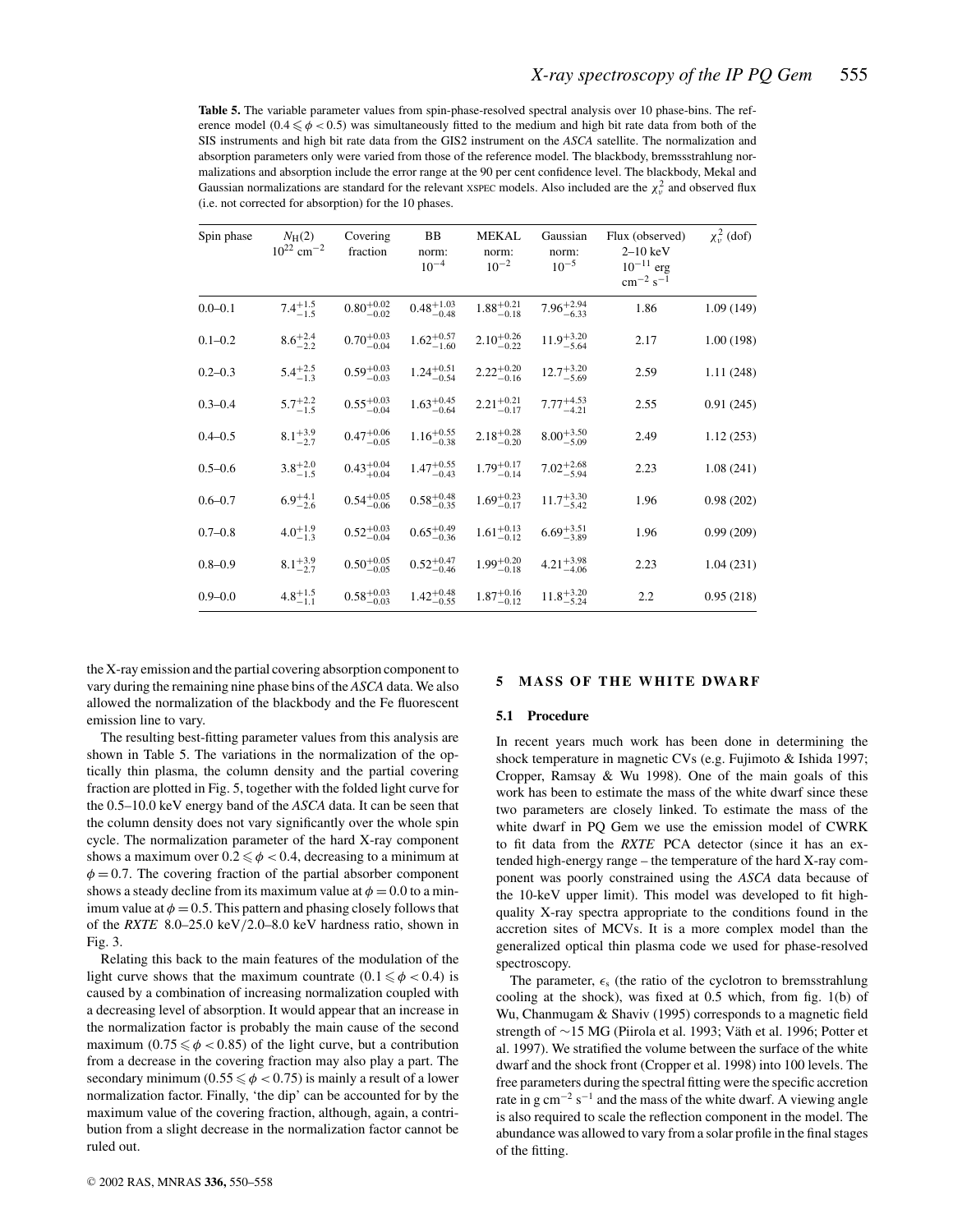

**Figure 5.** Results from spin-phase-resolved spectroscopy of *ASCA* data.  $0.4 \le \phi < 0.5$  is the reference spin phase. The plots from the top are the spin-folded light curve (included for clarity), the variation in the hard X-ray normalization, the column density of the partial covering absorber and its covering fraction.

#### **5.2 The results**

The *RXTE* spectral fitting was restricted to the spin phase range of the data to  $0.1 \le \phi < 0.5$ , which corresponds to that portion of the spin cycle where a single emission site is visible (Potter et al. 1997). This phase range also excludes the dip centred on  $\phi = 0$ , which from *ROSAT* and *ASCA* data, has been shown to be caused by absorption. Models including homogeneous absorber components together with a CWRK emission component were found to be sufficient to produce an acceptable fit ( $\chi^2_{\nu}$  ~ 0.89) to this data using an estimated average viewing angle of  $\sim 60^\circ$ . This gave a white dwarf mass of 1.21 M<sub>∩</sub> (Table 6). We discuss this further in Section 6.6.

## **6 DISCUSSION**

In Section 4.2 we find that the spin phase modulation can be modelled well by a variation in the partial covering fraction of a neutral absorber at low energies and in the normalization at higher energies. Before we discuss this further, we briefly examine whether the modulation at both high and low energies can both be explained by a tall accretion shock.

In the case where the shock has a significant vertical extent, the lower (cooler) part of the shock could be obscured by the limb of the white dwarf at certain spin phases. The light curves will then have a larger amplitude at low energies than at high energies (e.g. Allan, Hellier & Beardmore 1998). The height of the accretion column, *H*, can be estimated from the relationship

$$
H = 5.45 \times 10^8 \dot{M}_{16}^{-1} f_{-2} M_{\rm WD}^{3/2} R_{\rm WD}^{1/2}
$$

(Frank, King & Raine 1992). Using the lower limit of the fractional area and the corresponding  $\dot{M}$  derived in Section 6.4 (cf. Table 7) gives an upper bound of  $H = 5.4 \times 10^7$  cm or 0.14 $R_{WD}$ . However, the observational evidence suggests that PQ Gem has a significant magnetic field (Section 1), which implies that the shock height will be lower than this (e.g. CWRK) because of cyclotron cooling. This suggests that this mechanism is not the cause of the variation. However, the accretion regions are likely to be sufficiently structured (e.g. Potter et al. 1997) so that such a scenario cannot be excluded. On the other hand, because the spectral variations can be well modelled by a variation in covering fraction and normalization, we go on to consider this explanation in more detail.

#### **6.1 Spin pulse modulation at higher energies**

It is evident from an inspection of the 8–25 keV spin-phased *RXTE* light curve (Fig. 2) and the spin-phased normalization in the *ASCA* spectroscopy (Fig. 5) that they are broadly similar. As this emission is expected to be at most weakly beamed, this indicates that the variation in intensity is caused by changes in visibility of the X-ray emitting region as the white dwarf rotates. The phase of maximum emission therefore corresponds to the phase of maximum visibility of the emitting region. There is possibly a slight phase shift between the two curves, with a clear peak at  $\phi = 0.2$  in the *RXTE* light curve, and a more extended maximum around  $0.2 \leqslant \phi < 0.4$  in the *ASCA* normalization, but it is unclear given the uncertainties in the normalizations whether this is significant. Spin phases 0.2–0.4 also correspond to the phases at which the accretion region in the upper hemisphere is seen most close to face on (Potter et al. 1997, fig. 9). This suggests that this is the principal cause of the spin pulse modulation at higher energies.

#### **6.2 Spin pulse modulation at lower energies**

At lower energies, the maximum in the covering fraction of the absorber at  $\phi = 0.0$  is the major effect on the soft X-ray light curve, while the local increase at  $\phi = 0.6$  combined with the decrease in normalization at this phase causes the second minimum (Section 4.2). Potter et al. (1997) find that accretion occurs preferentially along field lines that thread the disc ahead of the accreting pole (their fig. 12). Material accreting along these field lines can therefore be identified as the source of the absorption at phase

**Table 6.** Results from fitting the CWRK model to the *RXTE* PCA spectrum (0.1  $\leq \phi$  < 0.5). Details of the spectral fitting process are given in Section 5.

| Satellite   | Detector | (deg)     | Angle $N_{\text{H.cold}}(1)$ | m<br>$10^{22}$ cm <sup>-2</sup> (g cm <sup>-2</sup> s <sup>-1</sup> ) (10 <sup>7</sup> cm) | rc  | WD mass<br>$(M_{\odot})$   | $\chi_v^2$ (dof) |
|-------------|----------|-----------|------------------------------|--------------------------------------------------------------------------------------------|-----|----------------------------|------------------|
| <b>RXTE</b> | PCA      | $\sim 60$ | 5.2                          | 2.3                                                                                        | 9.5 | $1.21(1.16-1.28)$ 0.89(46) |                  |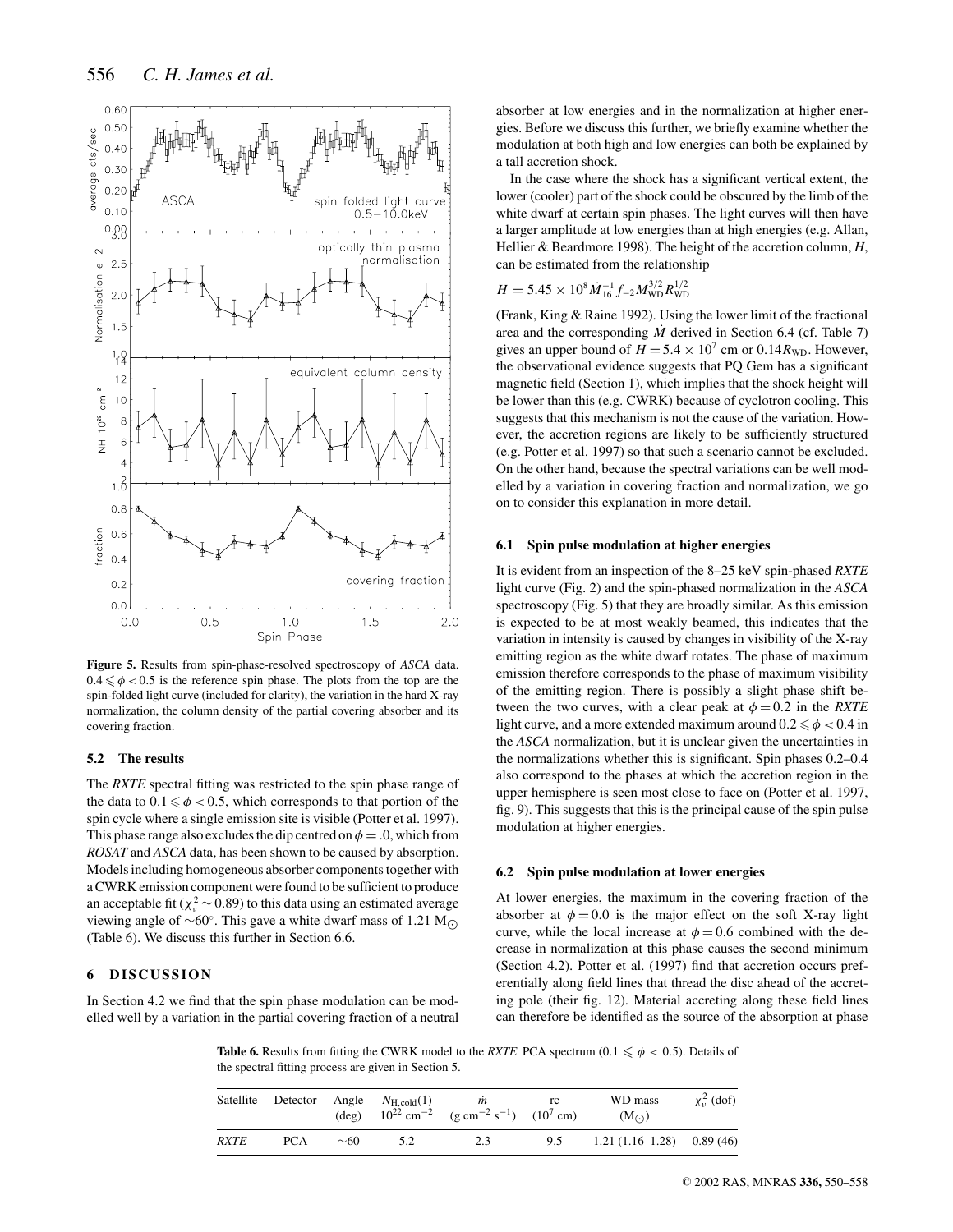| m<br>$(g \text{ cm}^{-2} \text{ s}^{-1})$ | WD mass<br>(M <sub>o</sub> ) | $\chi^2$ (dof) | Unabsorbed flux<br>$(0.001 - 100.0 \text{ keV})$<br>$(\text{erg cm}^{-2} \text{ s}^{-1})$ | Luminosity<br>$(\text{erg s}^{-1})$ | M<br>$(g s^{-1})$    | Fractional<br>area   |
|-------------------------------------------|------------------------------|----------------|-------------------------------------------------------------------------------------------|-------------------------------------|----------------------|----------------------|
| 0.5                                       | $1.20(1.13-1.26)$            | 0.91(52)       | $6.3 \times 10^{-11}$                                                                     | $1.2 \times 10^{32}$                | $3.0 \times 10^{15}$ | $3.1 \times 10^{-3}$ |
| 1.0                                       | $1.21(1.16-1.24)$            | 0.89(52)       | $6.4 \times 10^{-11}$                                                                     | $1.2 \times 10^{33}$                | $2.9 \times 10^{15}$ | $1.6 \times 10^{-3}$ |
| 5.0                                       | $1.22(1.15-1.29)$            | 0.86(52)       | $6.6 \times 10^{-11}$                                                                     | $1.3 \times 10^{33}$                | $2.8 \times 10^{15}$ | $3.4 \times 10^{-4}$ |

**Table 7.** The effect fixing *m*˙ to a range of values in the CWRK model during the spectral fitting. Details are given in Section 6.4.

0.0. Similarly, at  $\phi = 0.6$ , in the absence of absorption by the disc (cf. Section 6.4), the local increase in covering fraction is likely to be caused by absorbing material along field lines that intersect the line of sight to the lower pole (Potter et al. 1997, fig. 9).

Fig. 5 indicates that the change in absorption can be explained *entirely* by a change in covering fraction, with the column density of the absorber remaining constant. With reference to fig. 9 of Potter et al. (1997), at  $\phi = 0.0$ , all of the field lines between the disc and the accreting pole will intersect the line of sight. At  $\phi = 0.2$ , those field lines to the leading part of the accretion region will no longer intersect the line of sight, while by  $\phi = 0.4$ , only field lines to the trailing part of the accretion region will do so. If the column density through accreting field lines is  $\sim$ 5 × 10<sup>22</sup> cm<sup>2</sup>, the observed variation in covering fraction in Fig. 5 can be reproduced.

The accretion flow may be more finely fragmented along field lines feeding the leading edge of the accretion region. This would be expected because finely fragmented material is threaded by the magnetic field more easily than the larger denser inhomogeneities (e.g. Wickramasinghe 1988). From considerations of the packing fraction, the line of sight through more finely fragmented material is less likely to pass between gaps in the flow than in the case of the larger inhomogeneities. This effect would reproduce the high covering fraction at  $\phi = 0.0$ , and its subsequent decrease towards  $\phi = 0.5$ .

#### **6.3 Accretion model**

The accretion scenario we are proposing fits neither the standard occultation model of King & Shaviv (1984) nor the accretion curtain model of Rosen, Mason & Cordova (1988). The orientation of the accretion region at spin phase maximum is as predicted by the occultation model, but with absorption effects modifying the light curve significantly. In this it is similar to the 'weak-field/fastrotator' model of Norton et al. (1999) with the symmetry of the accretion curtain about the magnetic axis modified by the leading field lines preferentially stripping material from the inner margin of the disc. The high (among IPs) magnetic field in PQ Gem and relatively high inclination and low dipole offset (∼60◦ and ∼30◦, Potter et al. 1997) ensure that material on accreting field lines travels far enough out of the orbital plane to pass through the line of sight to the accretion region, causing the observed absorption effects. In this it differs substantially from EX Hya, which possesses a magnetic field  $<$ 1 MG.

#### **6.4 Occultation by the accretion disc?**

Finally, we check whether the accretion disc can extend close enough to the white dwarf for it to have an affect on the X-ray light curves by obscuring the lower emission region.

Using the Ghosh & Lamb formulation (Li, Wickramasinghe & Rudiger 1996; Ghosh & Lamb 1978) the radius to the truncated inner edge of the accretion disc,  $r_A$ , is given by

 $r_{\rm A} = 0.52 \mu_{\rm WD}^{4/7} (2GM)^{-1/7} \dot{M}^{-2/7},$ 

where  $\mu_{WD}$  is the magnetic moment of the white dwarf.

The magnetic moment can be estimated from the relationship  $B = \mu/r^3$ . Using the fits to the *RXTE* data and the model of CWRK we found a best fit to the white dwarf radius,  $R_{\text{WD}}$ , of  $3.8 \times 10^8$ cm. Hence, with a magnetic field strength,  $B_{WD}$ , of 15 MG (Piirola et al. 1993; Väth et al. 1996; Potter et al. 1997),  $\mu_{WD} = 9.6 \times$  $10^{32}$  G cm<sup>3</sup>. The accretion luminosity,

## $L_{\text{acc}} = G M \dot{M} / R_{\text{WD}}$

where  $M$  is the mass of the white dwarf and  $L_{\text{acc}}$  is emitted mostly in the X-ray energy band, enables an estimation of the accretion rate,  $\dot{M}$ .

The unabsorbed spectral model from the analysis of the integrated spectrum (Section 4.1) extrapolated for the energy range 0.001– 100.0 keV gives the X-ray flux at  $3.1 \times 10^{-10}$  erg cm<sup>-2</sup> s<sup>-1</sup> which, taking the distance to PQ Gem of 400 pc (Patterson 1994), gives a luminosity of  $6.0 \times 10^{33}$  erg s<sup>-1</sup> and hence a mass transfer rate,  $\dot{M}$ , of  $1.4 \times 10^{16}$  g s<sup>-1</sup>. This is typical for IPs (Warner 1995). The resulting  $r_A = 1.3 \times 10^{10}$  cm or  $\sim 34 R_{WD}$  may be too large given that an estimate of the distance to the first Lagrangian point is  $\approx 200R_{WD}$ (Plavec & Kratochvil 1964) (the main uncertainty in  $r_A$  is in the magnetic moment  $\mu_{WD}$ ). Nevertheless, it does indicate that with a system inclination of 60◦ (Potter et al. 1997), the line of sight to the white dwarf surface is likely to be clear of the accretion disc at all spin phases, and this is unlikely to contribute to the cause of the covering fraction variation.

#### **6.5 The size of the accretion region**

Using the radius of the white dwarf, the specific mass accretion rate,  $\dot{m}$  (2.3 g cm<sup>-2</sup> s<sup>-1</sup> cf. Table 6) and  $\dot{M}$  determined above we can derive a fractional accretion area, *f*, of  $9.0 \times 10^{-3}$ . This is within the normal expectation of  $0.001 \lesssim f \lesssim 0.02$  for an IP (Rosen 1992). However, from the *RXTE* data  $\dot{M} = 2.9 \times 10^{15}$  g s<sup>-1</sup>, which implies a fractional area of only 7.1 × 10−4. Refitting the *RXTE* data to the model in which *m* was fixed at 0.5, 1.0 and 5.0 g cm<sup>2</sup> did not give a significant adverse effect on the fit ( $\chi^2 = 0.91, 0.89$ , 0.86, respectively). Table 7 gives the implied fractional area and  $\dot{M}$ for these *m* as well as the results from the spectral fitting. For a low specific mass accretion rate we find that the implied fractional area is consistent with the lower limit determined using previous observations.

#### **6.6 The mass of the white dwarf**

Previous determinations of the mass of the white dwarf in PQ Gem using an emission model fitted to *Ginga* data (Cropper et al. 1998, 1999) gave estimates  $\geq 1.1$  M<sub>O</sub>. In the case of the IP XY Ari, Ramsay et al. (1998) found that there was a good correspondence between the estimates given by this model and those from eclipse